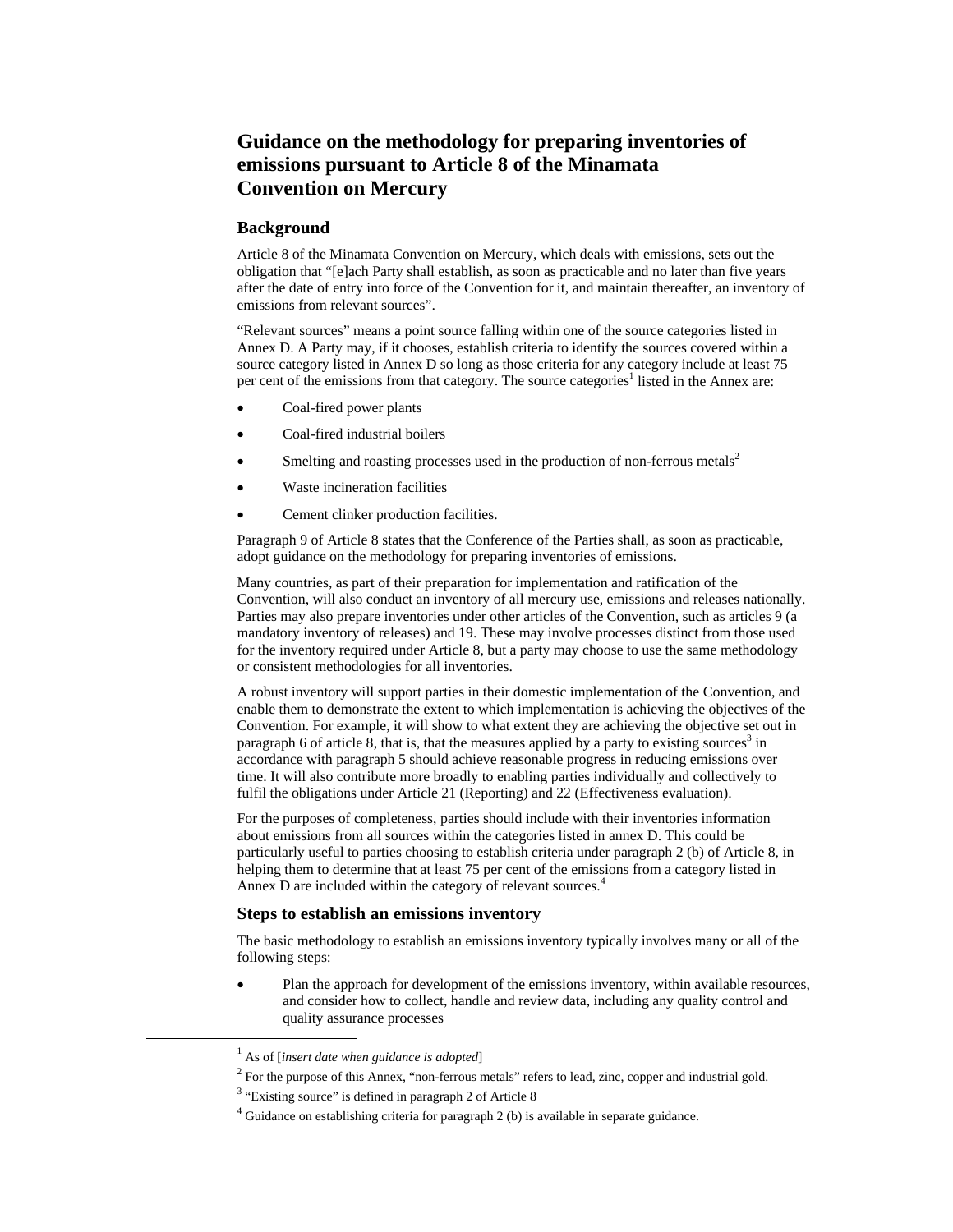- Collect existing emissions data as a useful starting point
- Identify relevant sources within each source category
- Establish facility-based emissions reporting requirements
- Collect the emissions reports from facilities on a periodic basis (e.g. annually)
- Develop a database to store the reported emissions data
- Facilitate analysis of the results
- Make the data publicly accessible and searchable.

Once it has been established, arrangements must be made to maintain and update the inventory, in line with paragraph 7 of Article 8.

The following sections provide guidance for parties on some of these steps.

## **Initial steps: identifying the facilities**

In preparing to implement the Minamata Convention, a party will develop a plan on how to develop the inventory, including how to collect, review and validate data. An initial step for the party may then be to identify the sources of mercury emissions present within its territory, and also to identify and collect any existing inventories. For the point source categories in Annex D, parties will need to identify the facilities within each of the point source categories present at the national level: once again, existing inventories may already have much of this information. This would be followed by the development of a quantitative inventory by collecting information from each facility considered to be a relevant source within the source category.

## **Collection of emissions information from individual facilities**

Parties will need to collect recorded or estimated data about the point source emissions from individual facilities covered by Article 8 over a defined time period. Typically, inventories are based on a calendar year, so emissions are calculated on an annual basis. The inventory under Article 8 is required within five years of the entry into force of the Convention for that party, the collection of data earlier than this date, however, would contribute to robust estimates.

The inventory should ideally be based on the direct measurement of point source emissions. This will produce the most robust estimates.

Where, however, direct measurement is not practicable, an alternative is to use emission factors. An emission factor is a representative value relating the quantity of mercury emitted to the activity level associated with the source (for example, the throughput of raw material). Other indirect measuring techniques, such as engineering estimates<sup>5</sup> or mass balance calculations can also be used in the absence of direct measurement.

Additional guidance on the measurement of mercury emissions may be found in the BAT/BEP guidance document, in the chapter on monitoring.

A Party could choose also to use a combination of approaches. Estimates using emission factors may provide a better estimate of emissions for a category of sources rather than for any individual sources. It may be particularly useful for example to use aggregated emissions for sources which are too numerous or costly to monitor individually, or where individual reporting would be too burdensome (such as small industrial boilers). The methodology may differ from one source category to another, and could even be different for different types of facility within a source category. A combination of approaches may be particularly useful if a Party is defining criteria to identify relevant sources in accordance with paragraph 2 (b) of Article 8.

There are advantages in progressively adopting new and more accurate methods, for example, replacing data based on estimation techiniques with actual montored data as they become available, or replacing generic emission factors with factors which are more representative of the circumstances in a party's territory or at a specific source. At the same time, however, maintaining comparability between data obtained over time, so that trends in controlling

 <sup>5</sup> For example, as described in section 2.5.4 of the chapter on monitoring in the BAT/BEP guidance document.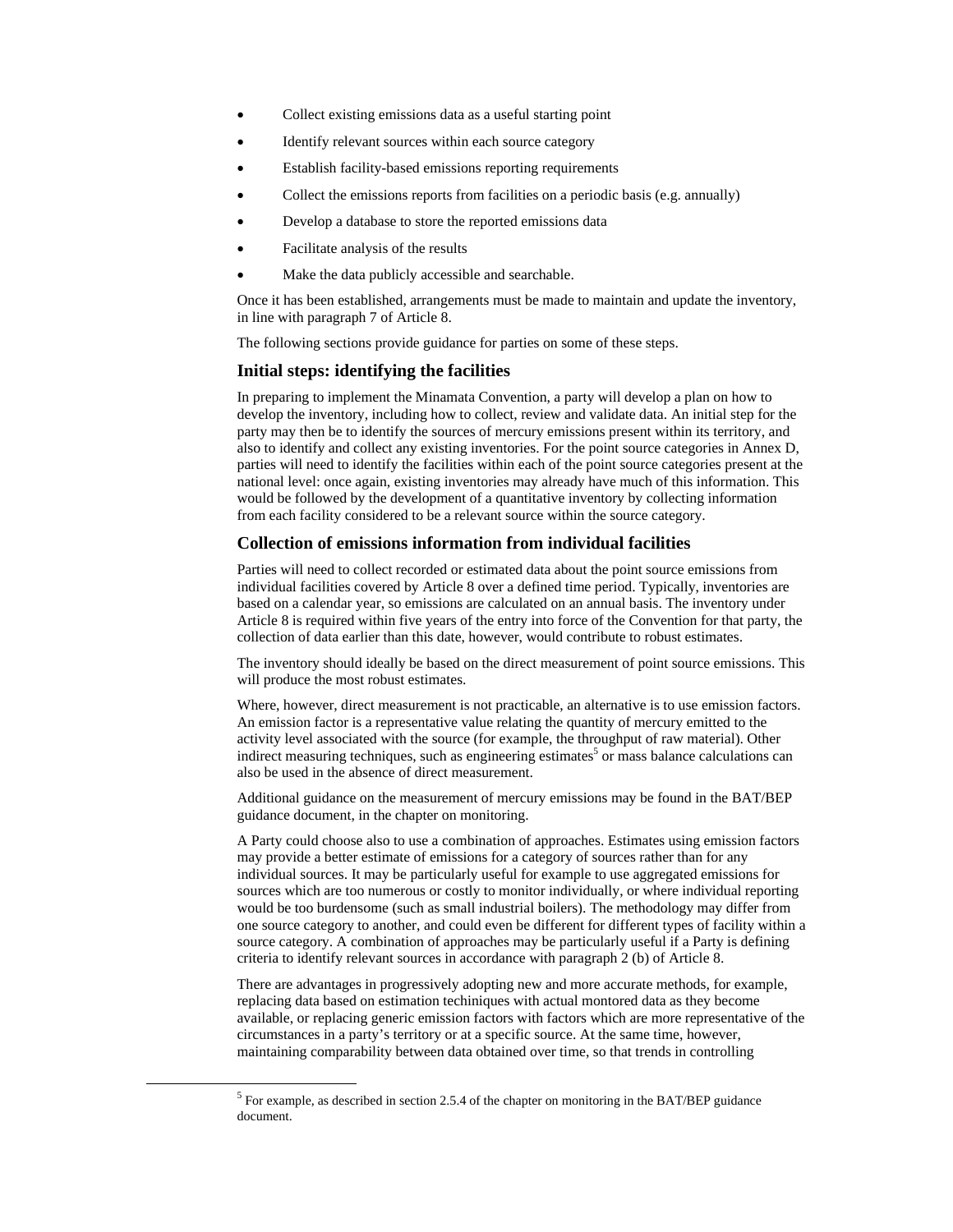emissions are clear, is also necessary for the purposes of tracking progress in reducing emissions.

Parties may wish to establish policies and procedures about how methodological changes are introduced and how frequently this is done, and have arrangements in place where possible to help identify which changes over time are the result of real changes in emissions and those which reflect improvements in estimating techniques.

Where no national approaches are in place, parties may find it useful to adopt the methodologies set out in international guidance, such as the UNEP Toolkit<sup>6</sup> or the guidance prepared by the Economic Commission for Europe on the reporting of emission data under the Convention on Long-range Transbounday Air Pollution.7

In practice, the decision on the methodology to be used should be based on a combination of factors and may change over time, reflecting what is practical and affordable and what is most suitable in the light of national circumstances. At a minimum, however, there should be transparency about the methodology being used, so that the information in the inventory can be correctly intrepreted.

Where the information can practicably be obtained, it is useful to record details of the speciation of the emissions – that is, whether the mercury is in gaseous form or attached to particulates. This information may be useful in mathematically modelling the transport and fate of mercury air emissions.

Once the national methodology or methodologies have been established, parties should provide specific guidance to facilities on the estimation methods to be used, quality control and quality assurance considerations, and the format for data submission

# **Development of an emissions inventory database**

To facilitate reporting, a party could set up a dedicated emissions inventory website to disseminate information, thus enabling industries to download the relevant guidance materials, including reporting templates. Industries should be encouraged to submit their reports in an electronic format, to allow for easier data manipulation and analysis. Parties should require facilities to meet fixed reporting requirements and timelines.

Parties should create internal databases to store facility information (such as the facility's name, location, corporate ownership and other details) and the reported emissions data. This database should be searchable, easy to manipulate and conducive to further data analysis.

## **Making the data publicly accessible and searchable**

Individual facility emissions data and emissions summary reports containing non-confidential information, as well as the methodologies or monitoring methods used, should be made available to the public, consistent with the parties' obligation under Article 18 (Public information, awareness and education). If a Party has set up a website to assist industries in reporting their emissions, the same website could be used to disseminate the emissions data, subject to suitable security arrangements to protect the data. The website should allow users to conduct customized data searches, such as for an individual facility, industrial sector, geographical region, or a specific reporting year.

Where a Party has established a pollutant release and transfer register (PRTR) covering several pollutants, data about point source mercury emissions – including from Annex D sources –are likely to be included. The data search should make it possible to identify and easily obtain data about point source mercury emissions.

 <sup>6</sup> UNEP Toolkit for Identification and Quantification of Mercury Releases, available at: http://www.unep.org/chemicalsandwaste/Metals/Mercury/Informationmaterials/GuidanceTrainingMaterial Toolkits/MercuryToolkit/tabid/4566/Default.aspx 7

 $\frac{7}{7}$  Guidelines for Reporting Emission Data under the Convention on Long-range Transboundary Air Pollution (ECE/AIR/97), available at:

http://www.ceip.at/fileadmin/inhalte/emep/reporting\_2009/Rep\_Guidelines\_ECE\_EB\_AIR\_97.